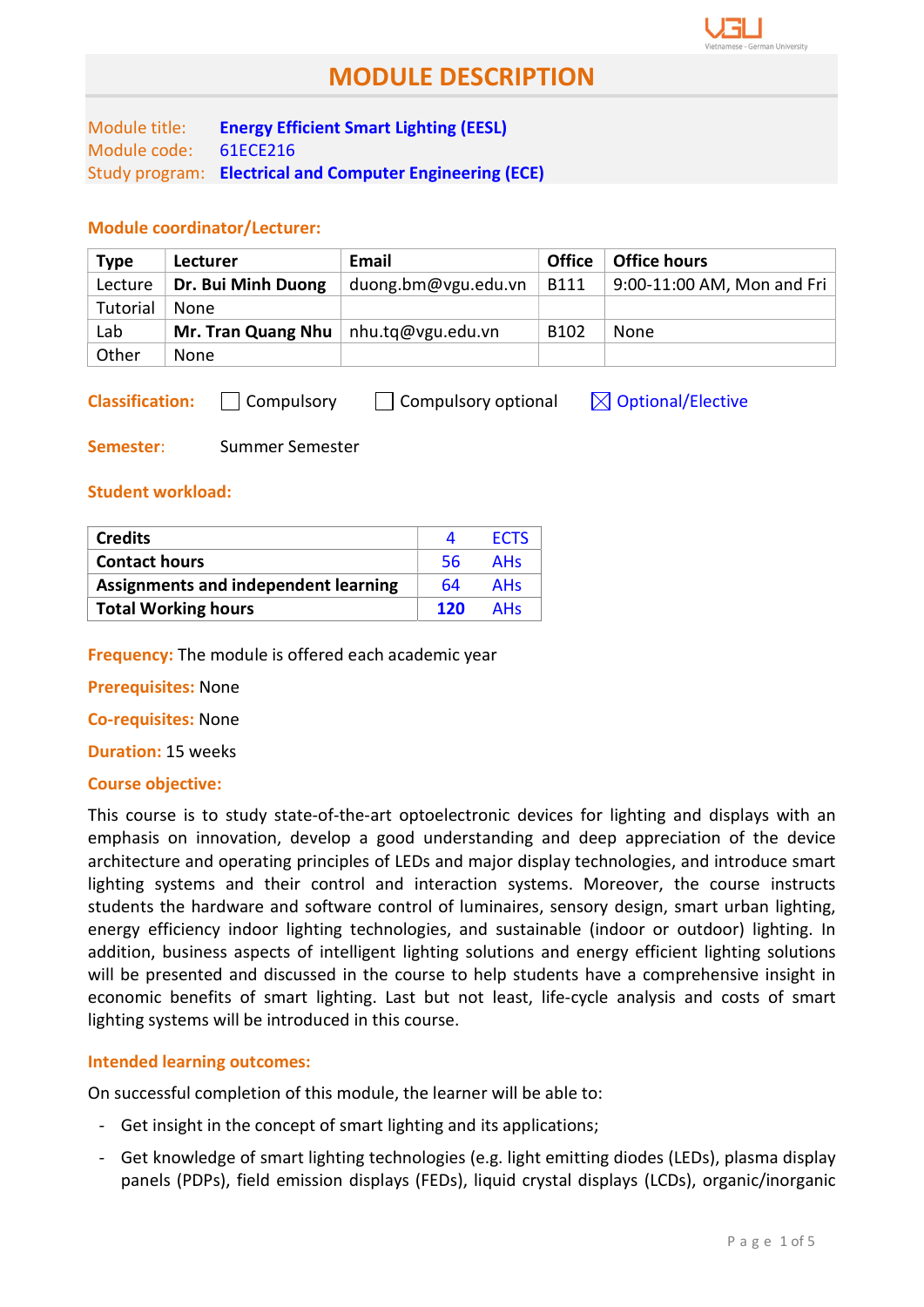

Module title: Energy Efficient Smart Lighting (EESL) Module code: 61ECE216 Study program: Electrical and Computer Engineering (ECE)

light-emitting devices (OLEDs), electroluminescent displays (ELDs), and electrochromic displays (ECDs));

- Understand and make use of control systems of smart lighting through student projects and seminars;
- Learn how to strive for the balance between energy and human oriented lighting control;
- Learn about intelligent lighting solutions and economic benefits of smart lighting;

## Module content:

| No. | <b>Topics</b>                                                                                                                                                                                                                                                                                                |
|-----|--------------------------------------------------------------------------------------------------------------------------------------------------------------------------------------------------------------------------------------------------------------------------------------------------------------|
| 1.  | Introduction to smart lighting technologies (light emitting diodes (LEDs), plasma<br>display panels (PDPs), field emission displays (FEDs), liquid crystal displays (LCDs),<br>organic/inorganic light-emitting devices (OLEDs), electroluminescent displays<br>(ELDs), and electrochromic displays (ECDs)); |
| 2.  | Electroluminescence (the basics of LED lamps, light-emitting diodes operating<br>principles and lighting metrics)                                                                                                                                                                                            |
| 3.  | White light from LEDs                                                                                                                                                                                                                                                                                        |
| 4.  | LED luminaires and LED ballasts and drivers                                                                                                                                                                                                                                                                  |
| 5.  | Controls and interaction (communication) (Analog control, Digital control,<br>Standard protocols for lighting control, Networks and buses, Computers in<br>lighting control, and Cordless control)                                                                                                           |
| 6.  | Hardware and software control of luminaires                                                                                                                                                                                                                                                                  |
| 7.  | Sensory design                                                                                                                                                                                                                                                                                               |
| 8.  | Smart urban lighting                                                                                                                                                                                                                                                                                         |
| 9.  | Energy efficiency indoor lighting                                                                                                                                                                                                                                                                            |
| 10. | Sustainable (outdoor) lighting                                                                                                                                                                                                                                                                               |
| 11. | Business aspects of intelligent lighting solutions                                                                                                                                                                                                                                                           |
| 12. | Business aspects of energy efficient lighting solutions                                                                                                                                                                                                                                                      |
| 13. | Energy labelling light sources and certificates                                                                                                                                                                                                                                                              |
| 14. | Life-cycle analysis (environmental) and life-cycle costs (economic)                                                                                                                                                                                                                                          |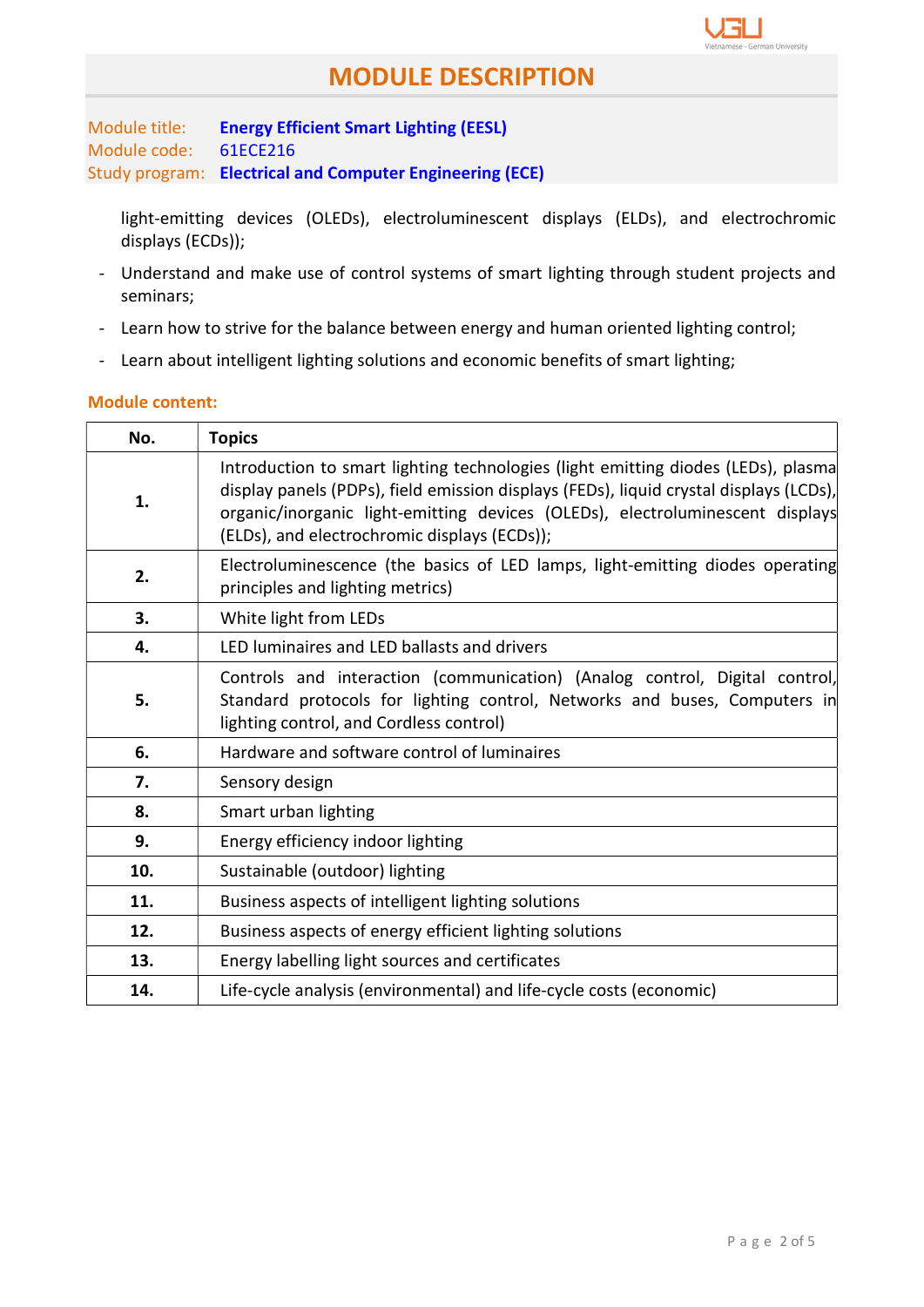

Module title: Energy Efficient Smart Lighting (EESL) Module code: 61ECE216 Study program: Electrical and Computer Engineering (ECE)

### Learning activities:

| <b>Activities</b>                                    | <b>Expectation/Explanation</b>                                                                                                                                                                                                                                       |
|------------------------------------------------------|----------------------------------------------------------------------------------------------------------------------------------------------------------------------------------------------------------------------------------------------------------------------|
| <b>Attendance</b>                                    | Students should attend 100% classes. The attendance will be checked by doing<br>15-minute quick tests for each lecture. There is an extra point of 10% for the<br>attendance completion.                                                                             |
| <b>Individual</b><br>Assignments/<br><b>Homework</b> | Every lecture has an assignment/homework. The submission deadline will be<br>given at the end of the lecture. All works presented must meet professional<br>standards regarding materials and format. The homework occupies 20% of the<br>total grade of the course. |
|                                                      | Since it is a faculty's strong belief that a student's success is directly<br>proportional to success with homework, it is imperative that the homework<br>should be done. No late homework will be accepted.                                                        |
| <b>Group work</b>                                    | <b>None</b>                                                                                                                                                                                                                                                          |
| Self-study                                           | At least 3 hours per week                                                                                                                                                                                                                                            |
| Internship                                           | None                                                                                                                                                                                                                                                                 |
| Lab or                                               | Lab 1: White light from LEDs, LED luminaires and LED ballasts and drivers                                                                                                                                                                                            |
| Workshop                                             | Lab 2: Controls and communication networks in smart lighting                                                                                                                                                                                                         |
|                                                      | Lab 3: Hardware and software control of luminaires<br>Lab 4: Sensory design                                                                                                                                                                                          |
|                                                      | Lab 5: Smart urban lighting, energy efficiency indoor lighting, sustainable<br>(outdoor) lighting                                                                                                                                                                    |

## Mode of Assessment:

### Online interaction: None

Mini tests: 15-minute quick tests for each lecture

Assignments: Every lecture has an assignment/homework or project

#### Group project: None

Exam: A final exam occupies 100% of the total grade of the course. It is a closed-book exam however students can use a cheat-sheet with the size of A4. It is very important to note that students cannot be allowed to increase the area of the A4-size paper.

Length of examination: 90 minutes

### Grading policy:

| <b>Assessment method</b> | Percentage of total | <b>Assessment date</b>        |
|--------------------------|---------------------|-------------------------------|
| 15-minute quick tests    | 10% (extra point)   |                               |
| <b>Assignments</b>       | 20% (extra point)   |                               |
| Final exam/Written exam  | 100%                | Followed by a VGU's timetable |
| Total grade              | 130%                |                               |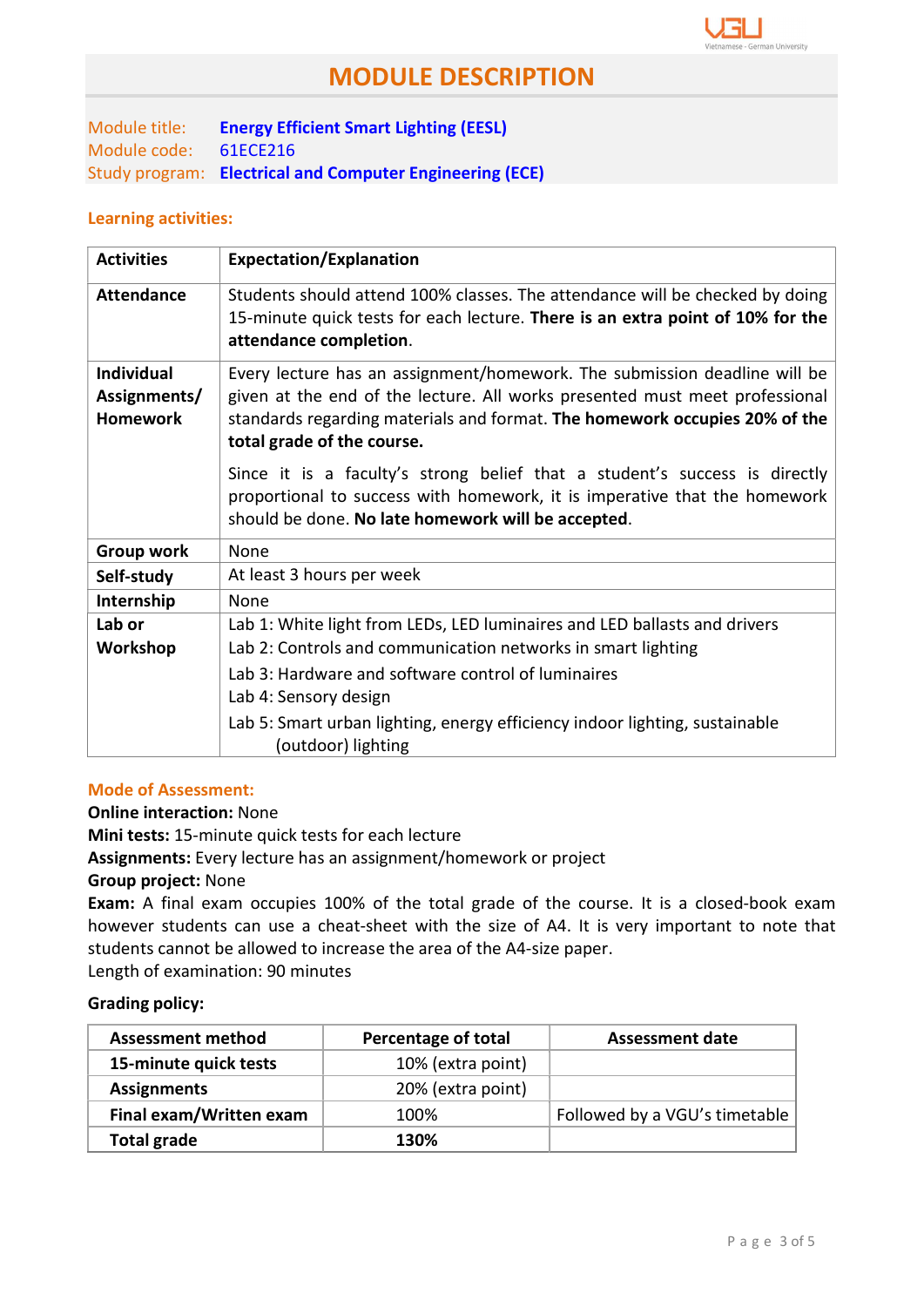| Module title: | <b>Energy Efficient Smart Lighting (EESL)</b>            |
|---------------|----------------------------------------------------------|
| Module code:  | 61ECE216                                                 |
|               | Study program: Electrical and Computer Engineering (ECE) |

| Performance | German Grade | Vietnamese Grade |
|-------------|--------------|------------------|
| $\geq 95\%$ | 1,0          | $9,5 - 10$       |
| $>90\%$     | 1,3          | $9,0 - 9,4$      |
| $\geq 85\%$ | 1,7          | $8,5 - 8,9$      |
| $\geq 80\%$ | 2,0          | $8,0 - 8,4$      |
| $\geq 75\%$ | 2,3          | $7,5 - 7,9$      |
| $\geq 70\%$ | 2,7          | $7,0 - 7,4$      |
| $\geq 65\%$ | 3,0          | $6, 5 - 6, 9$    |
| $\geq 60\%$ | 3,3          | $6,0 - 6,4$      |
| $\geq 55\%$ | 3,7          | $5,5 - 5,9$      |
| $\geq 50\%$ | 4,0          | $5,0 - 5,4$      |
| $< 50\%$    | 5,0          | < 5,0            |
|             |              |                  |

### Integrity:

Academic dishonesty is a completely unacceptable mode of conduct and will not be tolerated in any form. All persons involved in academic dishonesty will be disciplined in accordance with University regulations and procedures. Discipline may include suspension or expulsion from the University. "Scholastic dishonesty includes but is not limited to cheating, plagiarism, collusion, and the submission for credit of any work or materials that are attributable in whole or in part to another person, taking an examination for another person, any act designed to give unfair advantage to a student or the attempt to commit such acts".

#### Module materials:

#### Required texts:

- 1. Simpson Robert S., "Lighting control: technology and applications," Focal Press, 2003.
- 2. Paola Sansoni, Luca Mercatelli, and Alessandro Farini, "Sustainable Indoor Lighting," Springer-Verlag London, 2015.
- 3. Benya James, James Benya, and Donna Leban, "Lighting retrofit and relighting: a guide to energy efficient lighting," John Wiley & Sons, Inc., 2011.
- 4. Tran Quoc Khanh, Peter Bodrogi, Quang Trinh Vinh, and Holger Winkler, "LED Lighting -Technology and Perception," Wiley-VCH, 2015.
- 5. Sheng Liu and Xiaobing Luo, "LED packaging for lighting applications: design, manufacturing and testing," Chemical Industry Press, 2011.
- 6. Toyoki Kozai, Kazuhiro Fujiwara, and Erik S. Runkle, "LED Lighting for Urban Agriculture," Springer Science+Business Media Singapore, 2016.

#### Recommended texts:

- 1. E. F. Schubert, "Light-emitting Diodes", Cambridge Univ. 2006.
- 2. J.-H. Lee, D. N. Liu, S.-T. Wu, "Introduction to Flat Panel Displays," The SID (the Society for Information Display) - Wiley Series in Display Technology, 2009.
- 3. S. Dutta Gupta, "Light Emitting Diodes for Agriculture Smart lighting," Springer Nature Singapore Ltd., 2017.